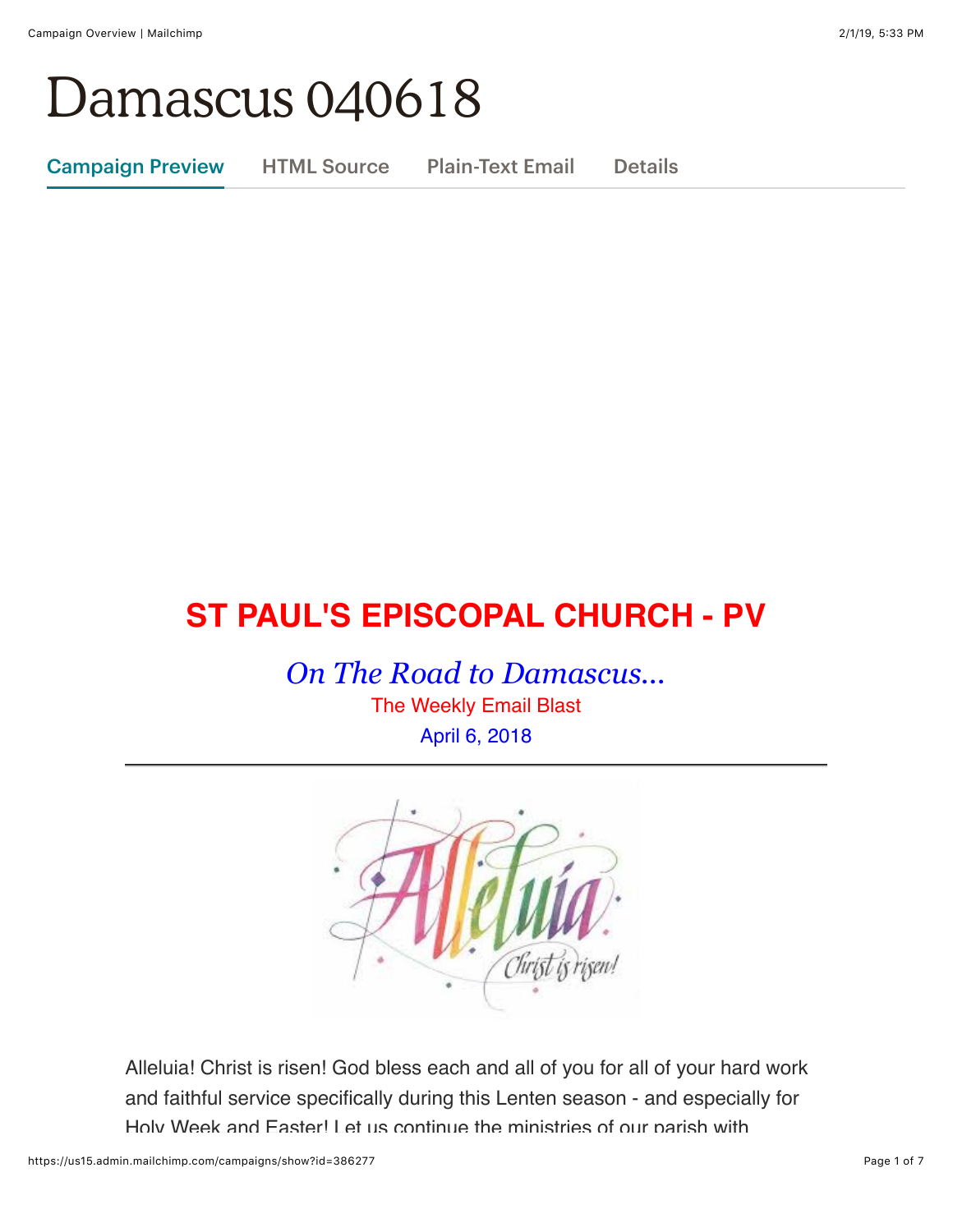renewed strength and joy and hope - the One we serve is calling us by name to care for the poor, the hungry, the sick, the naked, the imprisoned, the home bound, the thirsty. We have answered God's call with our "Yes" and we pray for each other and for the whole world as we keep our promises to serve God and our neighbor. Thank you and God bless you,

Holy Week and Easter! Let us continue the ministries of our parish with

Mother Megan



Our next Movie Night will be on Sunday, April 8, at 6:00 PM. We will be viewing "My Left Foot".

Synopsis: No one expects much from Christy Brown (Daniel Day-Lewis), a boy with cerebral palsy born into a working-class Irish family. Though Christy is a spastic quadriplegic and essentially paralyzed, a miraculous event occurs when, at the age of 5, he demonstrates control of his left foot by using chalk to scrawl a word on the floor. With the help of his steely mother (Brenda Fricker) - and no shortage of grit and determination -- Christy overcomes his infirmity to become a painter, poet and author.

[xhttps://g.co/kgs/futBn7](https://g.co/kgs/futBn7)



**For those celebrating birthdays & anniversaries:**

Gretchen Kirchner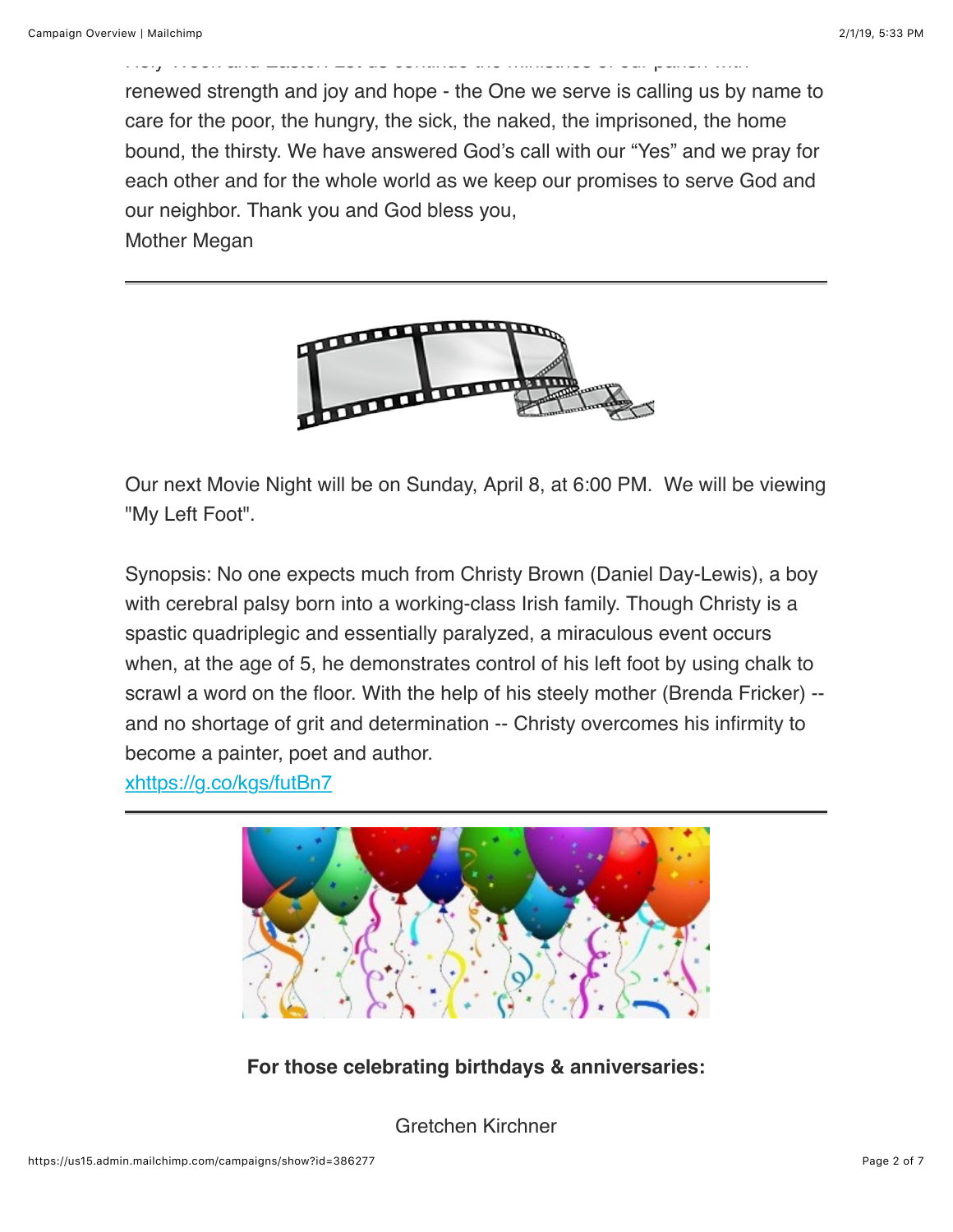John Carver Daniel Olson Jacob House Katherine Cavaliere John Baluzy

Gretchen Kirchner



The next vestry meeting is on Monday, April 9th at 7pm.



The Rev. Mike Shafer will be our supply priest on Sunday, April 15th for both the 8:00 AM & 10:00 AM Holy Eucharist services.

Mother Megan will be away on retreat for the weekend (April 13-15).

Thank you all for your prayers for me and for Father Shafer!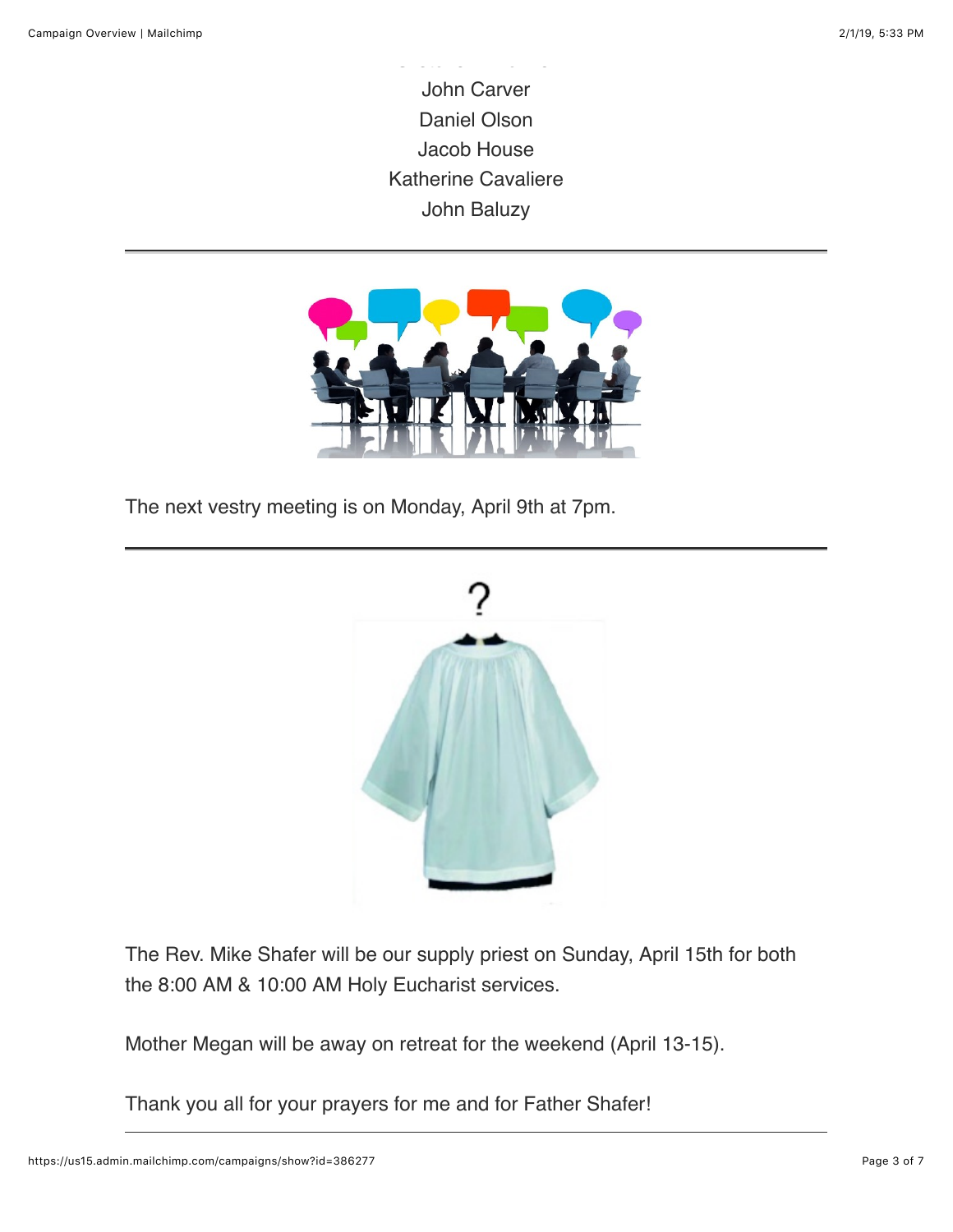

An All-Day Quilting event will take place on Saturday, April 28th in the Parish Hall from 8:00 AM to 7:00 PM.

100% of the funds raised from this day will be donated to St. Paul's Episcopal Church and the ministries of the Church. Please contact Barb Haight for more information[.barbarahaight@gmail.com](mailto:barbarahaight@gmail.com)

Thank you for spreading the word!



\*\*\* REMINDERS \*\*\* Adams Gift Cards: Year-Round Fundraising At 8:00 AM please see Debby, At 10:00 AM please see Sandy. Thank You!

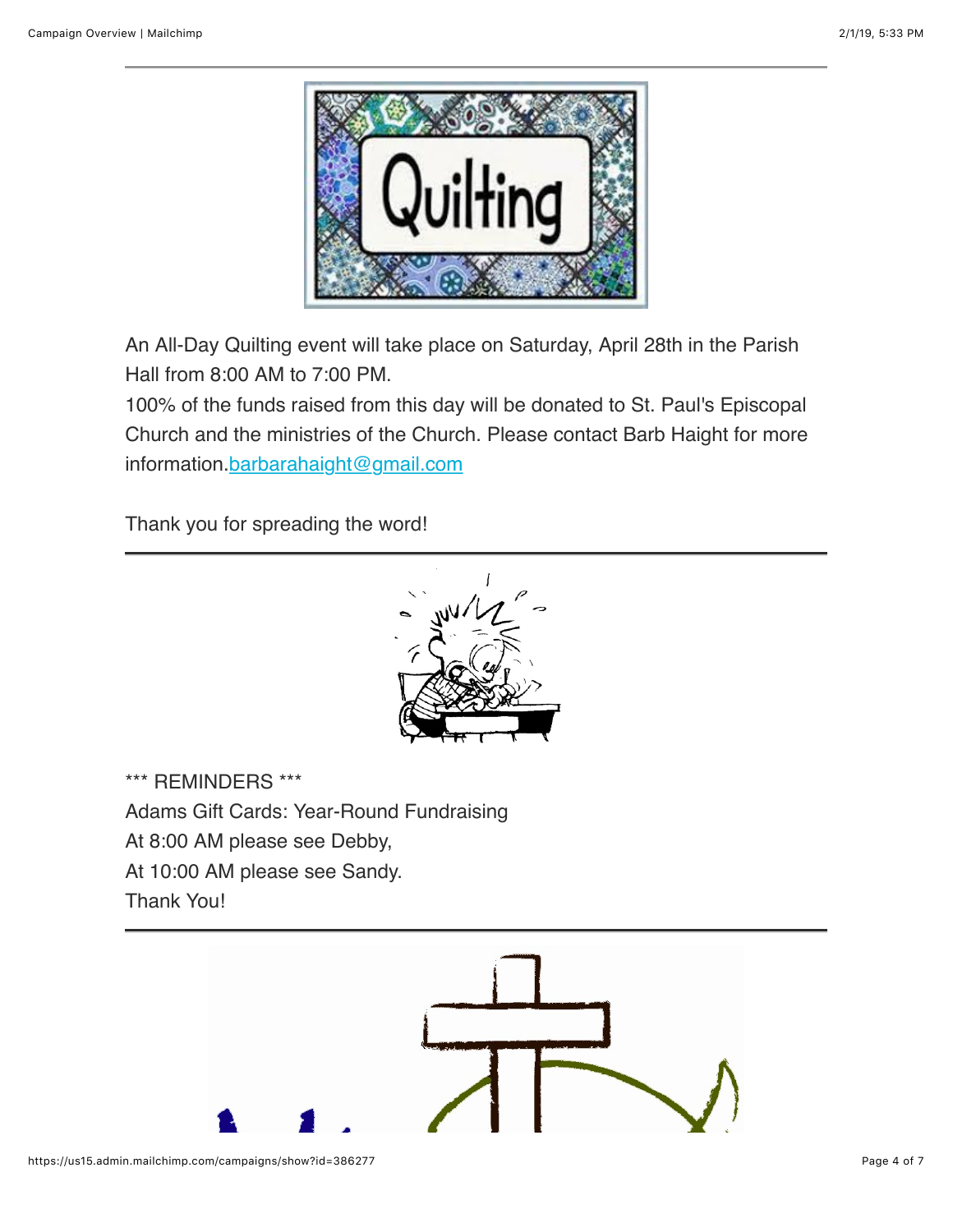Ministry

**First Wednesday**: **1:00 PM** HE-RT II w/prayers for healing **ADA Access 6:45 PM - Ecumenical Food Pantry** PV United Methodist Church - **Volunteers Welcome!**

**2nd-5th Wednesdays: Bible Study 1:00-2:30 PM** *-* Sepe Room, Parish Hall

**Thursdays: Evening Prayer 6:00 PM** - Church

**Sundays: Adult Education 11:30 AM** - Sepe Room, Parish Hall

#### **Rector's Office:**

[mothersanders@gmail.com](mailto:mothersanders@gmail.com) cell: 917-751-9568

Office Hours: Mother Megan is available by appointment during the day on Monday/Tuesday/Wednesday/Saturday. Please contact her to set up a time to meet together.

Her Sabbath time is Thursday/Friday.

Stay connected through our Parish Website ([www.stpaulspv.org\)](http://www.stpaulspv.org/), our weekly email blasts (sign up at stpaulspy@gmail.com) and on Sundays with bulletin announcements.

Everyone is Always Invited to St. Paul's Episcopal Church!

#### **Pastoral Care:**

The Rev. Megan E. Sanders, Rector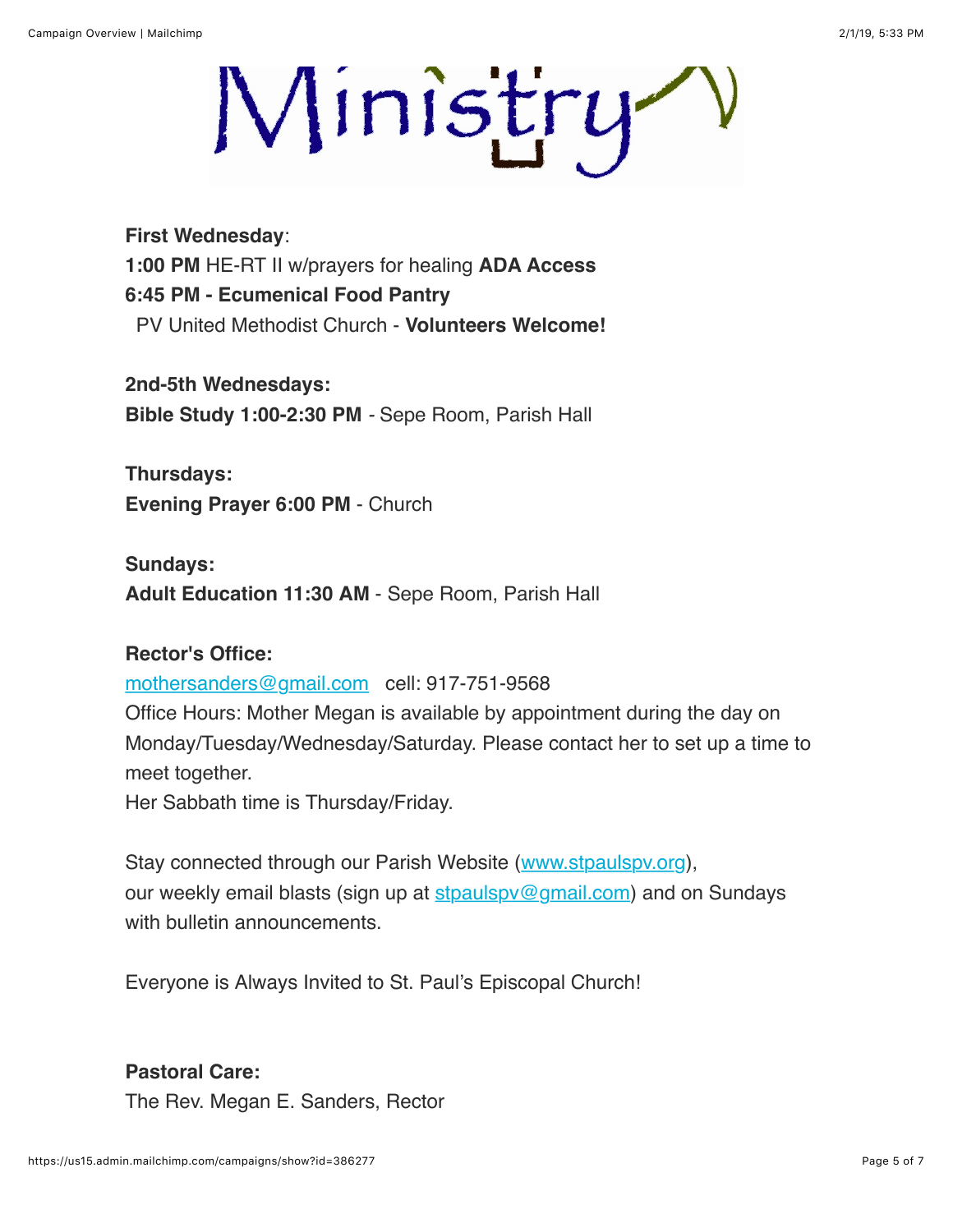### **In case of pastoral emergency:**

Please call the Rector on her cell phone: 917-751-9568. Hearing you is important to me - please no text messages. You may contact one of the wardens: Roger Tumbarello: 845-635-1220

Nancy Adams: 845-635-1448

They are able to reach me and will relay your message.

*If you or someone you know wishes to receive a Pastoral Visit, please call/email Mother Megan.*

#### *--God Bless You.*



I hope you are enjoying On The Road to Damascus. Is there anyone else in your family who might like to receive a copy-a student, family member, a friend, or someone that is out of town? To subscribe simply send an email to stpaulspv@gmail.com with the name and email address you want added. Help us spread the Word.

> KEEP IN TOUCH! [o](http://stpaulspv.org/)[n the Web](http://www.stpaulspv.org/) [on FaceBook](https://www.facebook.com/stpaulspleasantvalley/) [via email](mailto:stpaulspv@gmail)